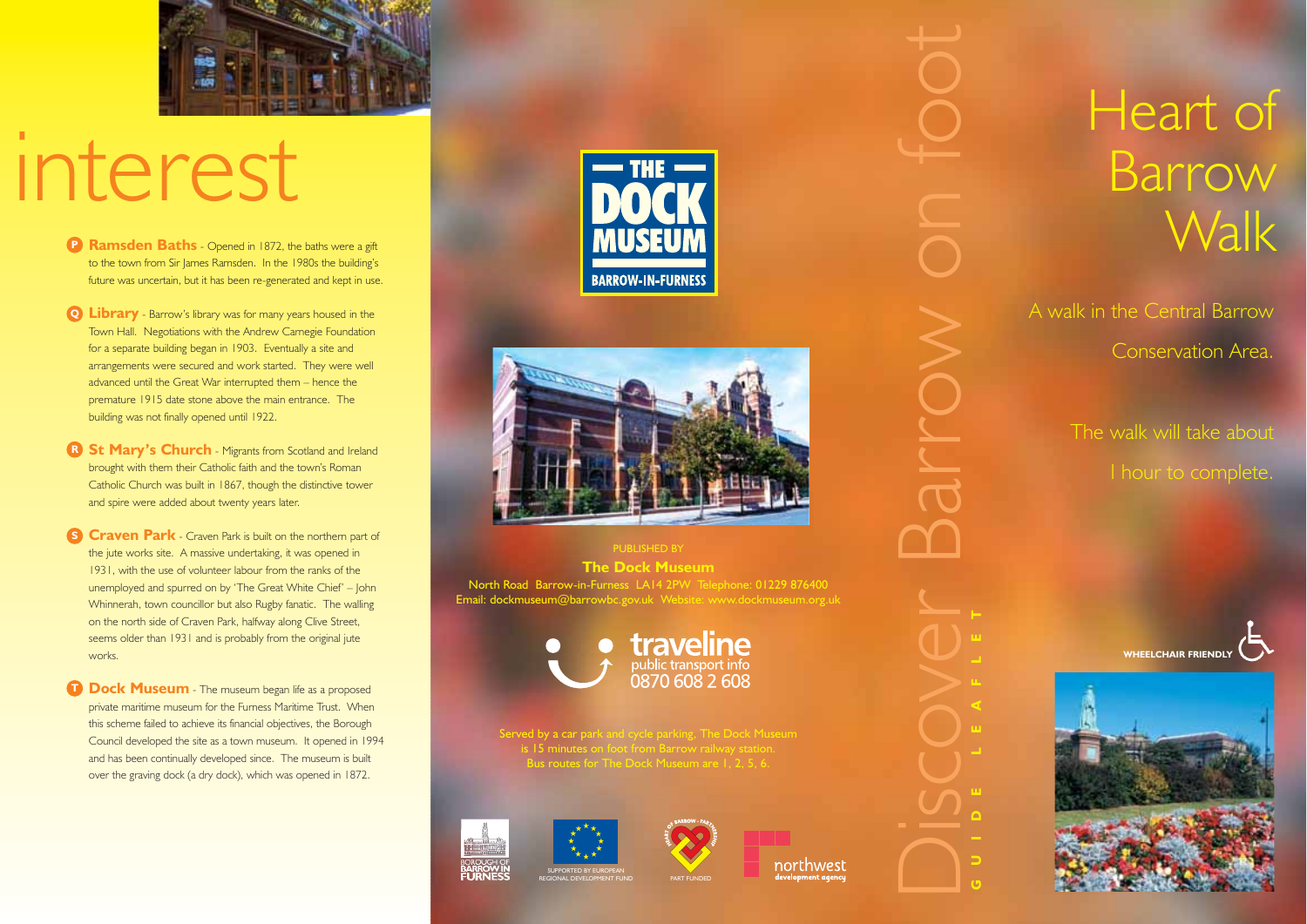

- **A Hindpool Farm** The Comet premises on Hollywood Park are approximately where Hindpool Farm once stood. Established in the early 16th Century, it was converted into a brass foundry in the 19th Century.
- **B Tesco Site** This area used to be heavily industrialised, with dock works, rail sidings and Caird's Foundry. Caird's established a foundry in the 1880s and took over the Furness Foundry site on Hindpool Road in the late 1890s. It was the last of Barrow's foundries to stop working, closing in 1989. Opposite, the Aldi supermarket is built on the site of the Municipal Bus Depot.
- **C** Custom House This building on the corner of Abbey Road and Hindpool Road served as a Custom House from 1873 and later as a post office. However, it was not built as a Custom House, an 1871 map and directory show it marked as 'Imperial Hotel'.
- **D** Congregational Church This chapel now a tyre repair garage – was built in 1857 and then considerably altered in 1864. The Congregational church drew heavily on the Scottish influx into Barrow and there was seating for 520. The church was closed in 1931.
- **Laundry** Laundry Street was named after the steam laundry, which was established over the road in about 1890 (where Homebase Garden Centre is now). It undertook commercial work and domestic cleaning for 'ladies, gentlemen, children and servants'.
- **Parade Ground** This area was once open land. The Parade Ground probably got its name from being used by the Local Volunteers for their drills. It was a sports ground, hosting athletics, cycling, football, rugby and cricket. The ground, which stretched from Keith Street to Abbey Road, was built over in the 1890s.
- **G** John Whinnerah Institute The Council founded a Women's Institute in 1925 as an alternative to factory work or domestic service for teenage girls. Here they were trained for commercial jobs. The John Whinnerah Institute was opened in 1938 to provide purposebuilt accommodation. It was named after ex-Alderman John Whinnerah, who had for many years been Chairman of the Borough's Education Committee.
- **Fire Station** This distinctive building opposite the Institute and now a bed showroom was the town's first purpose-built Fire Station. Although the building has a 1911 date stone, it was not formally opened until 12 December 1912 (12/12/12, and not unfortunately 9 September 1909 – 9/9/9).
- **Welfare Centre** Next to the old fire station is the Welfare **I** Centre, built in 1934 to accommodate clinics for Maternity and Child Welfare, Ante Natal and Birth Control, Toddlers Clinic and an Orthopedic Clinic. These were the lynchpins of a determined drive by the Borough's Medical Officer of Health to reduce infant mortality and childhood diseases.
- **Ramsden Square** Developed in the late 1860s and 1870s, Ramsden Square signified a move away from the old heart of Barrow near St George's. The Ramsden Statue was erected in 1872. It stands on a raised dome, created by building up layers of slag waste from the ironworks. The statue used to face west. It was turned round on its pedestal in 1891 so that Ramsden's back would not be turned to a visiting royal party driving from the station along Abbey Road towards the square.
- **Dalkeith Street** On the eastern corner of Dalkeith Street where it meets Abbey Road, used to stand the Methodist New Connexion Church, also known as Christ Church. It was built in 1875 and badly damaged in bombing in 1941. It was demolished in 1952 and a new Christ Church erected two years later at Beacon Hill, off Friars Lane. Behind the church stood the Trevelyan Hotel, which was destroyed during the bombing of 1941. **K**
- **Furness Railway Pub** The strength of the Victorian and Edwardian Cooperative movement in Barrow can be judged by the size of the Old Co-operative Buildings, built in 1889 and now the Furness Railway Pub.
- **Oxford Chambers and Duke of Edinburgh M** Oxford Chambers were built as speculative commercial buildings in 1875. They were converted in 1880 to a Higher Grade School, that is, open to children from the age of 7. In November 1881 'Boss' Harris arrived as head, a position he kept for 40 years. His policy, according to the school history, was "to build Christian gentlemen, if necessary by whacking them into decency". The school moved to Duke Street in 1889.
	- The Duke of Edinburgh (now The Duke) was opened in 1873 in a location some way from the heart of Victorian Barrow. The Central Station, which one would have thought would have been its attraction, did not in fact open until 1882.
- **D** Baptist Church and Waverley Hotel It is one of those quirks of local history sent to confuse us that the bombing of Abbey Road in 1941 accounted for two sets of churches and hotels. One set was the Christ Church and Trevelyan. The other was the Baptist Church and Waverley Hotel, now the site of Coronation Gardens. The Baptist Church was opened in 1873 on land provided by the Duke of Devonshire. In the early hours of 16 April 1941 German bombing all but destroyed the church and the Reverend Gilbert Mason and Eric Davis, who were on the roof fire-watching, were killed. A new church was opened on Park Drive in 1953.
- **P Technical School** This grand building, on the corner of Abbey Road and Bath Street, has now been re-generated after years of neglect and is used for art workshops, studios and the like. It was opened in 1903 as the Technical College. The shape of the building is slightly irregular, missing an eastern gable. This was the result of the bombing which so badly damaged Christ Church opposite. The building is now known as the Nan Tait Centre.